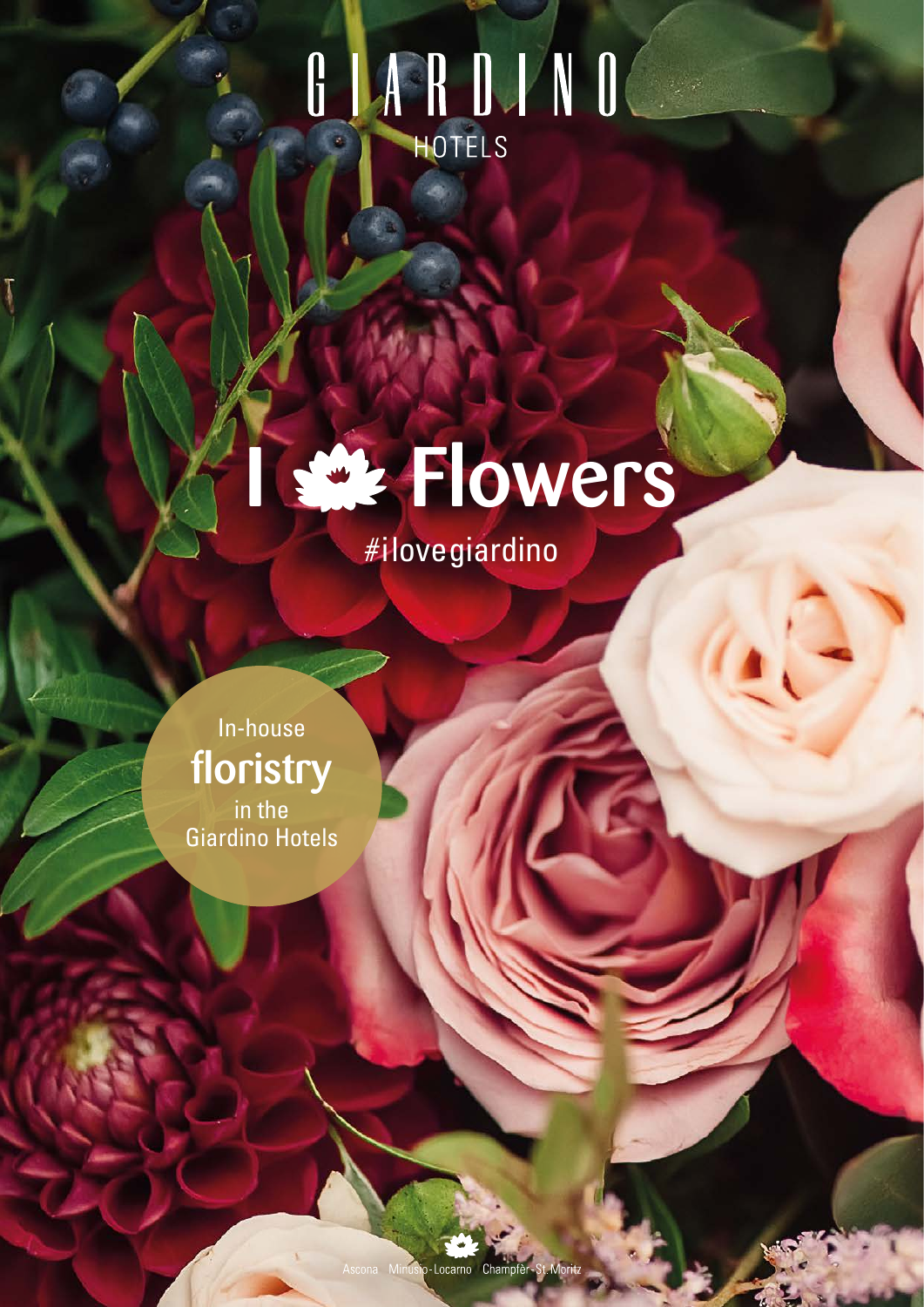

### The romantic Room decoration Romanticism



#### **1. Roses, all inclusive**

(Image similar, colour variable)

- Rose petal heart on the bed
- Roses and rose petals on the bedside tables
- Roses and rose petals in the bathroom
- Bouquet of roses

**CHF 380**

**2. Rose petal heart**  (Image similar, colour variable)

- Rose petal heart on the bed
- Roses and rose petals on the bedside tables

#### **CHF 210**





#### **3. Rose decoration**  (Image similar, colour variable)

- Roses and rose petals on the bedside tables
- Roses and rose petals in the bathroom
- Bouquet of roses

**CHF 240**

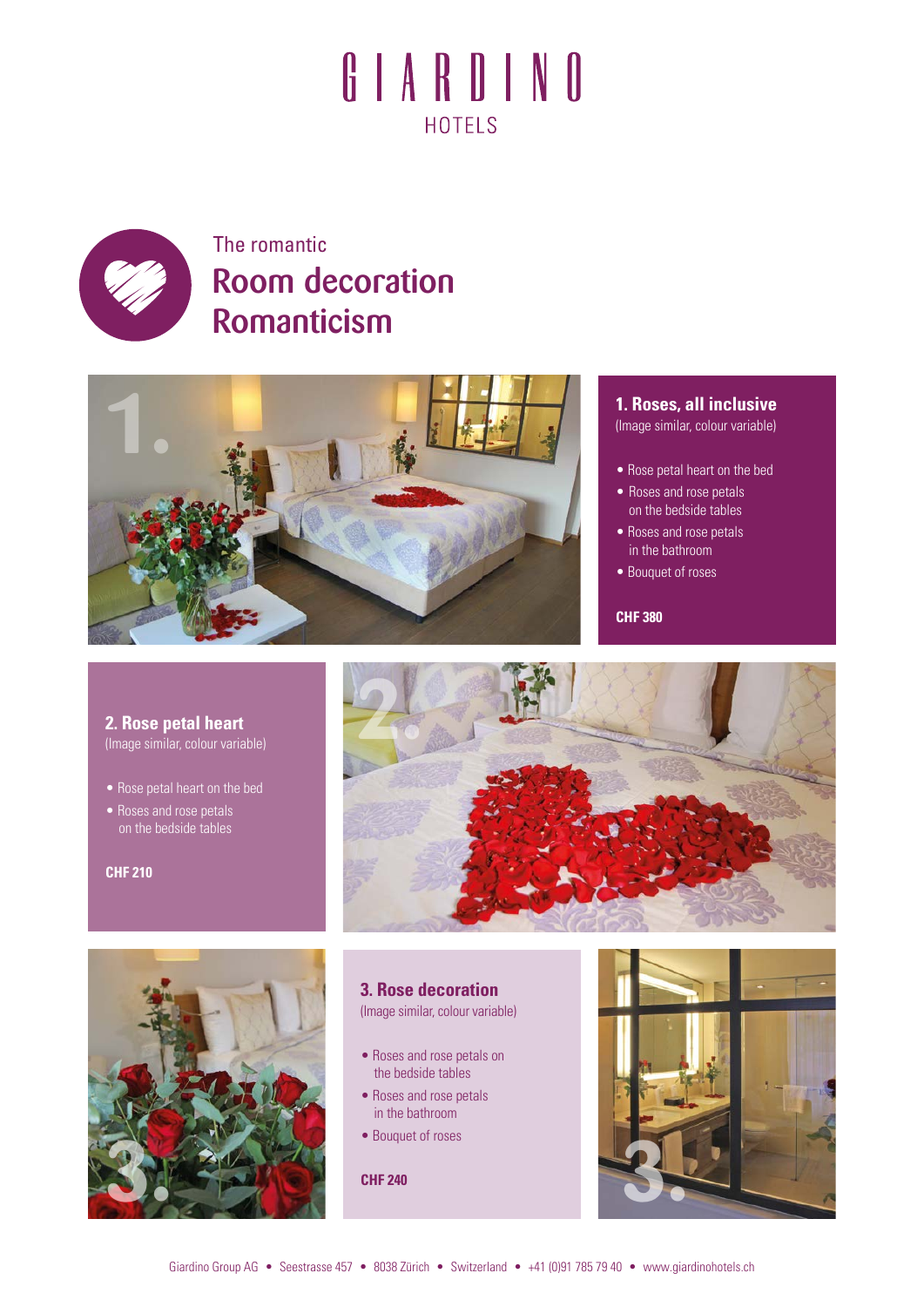

### The surprising Room decoration Birthday / Anniversary



#### **1. Flowers, seasonal** (Image similar, colour variable)

- 
- Balloons
- 

**CHF 120**

**2.Roses** (Image similar, colour variable)

- Bouquet of mixed roses
- Balloons
- Small candles

**CHF 180**

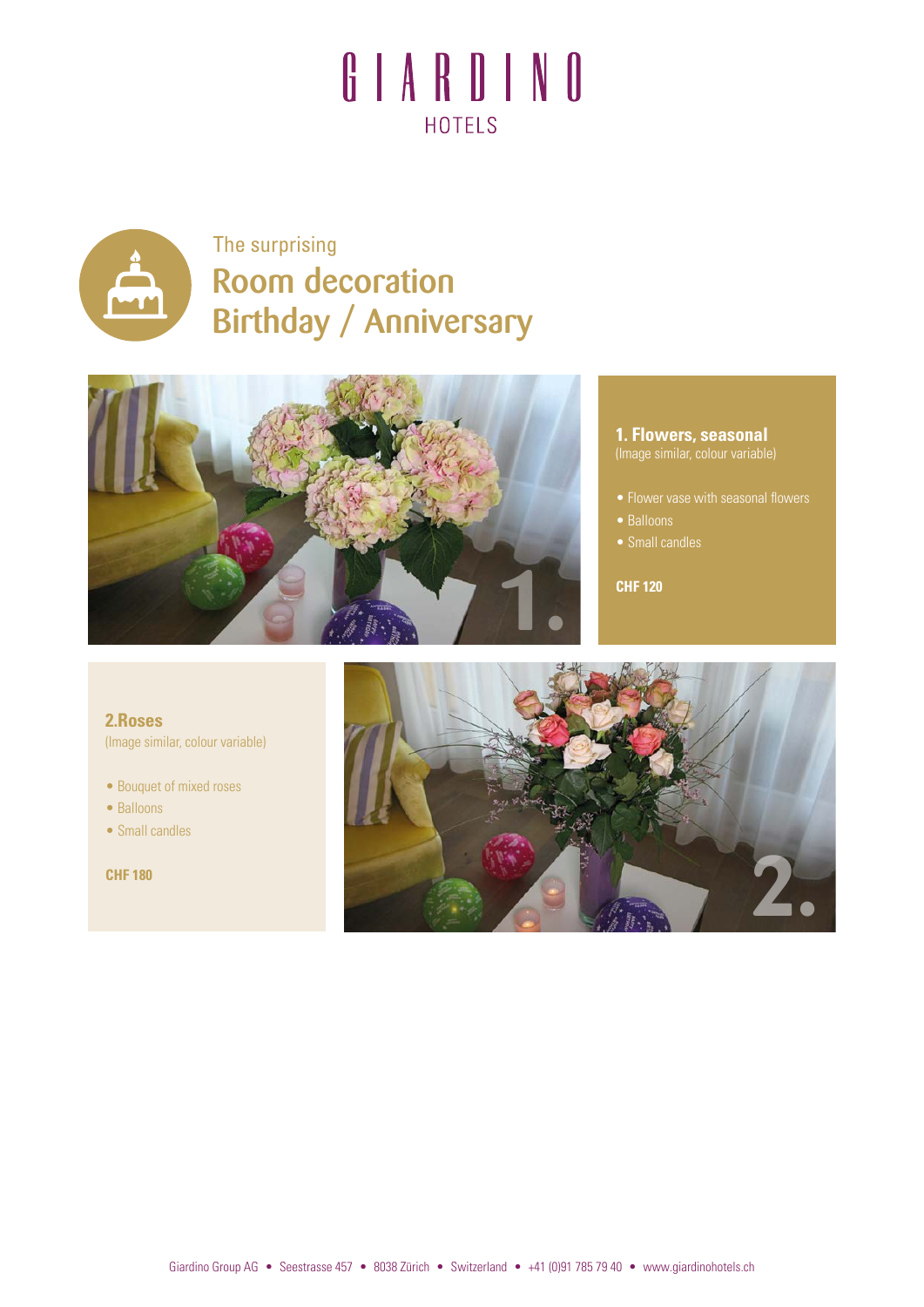

### The classic Bouquets

### **1. Rose mix**

**CHF 80 – 250** e.g. CHF 150 as in the photo (variable in colour)

### **2. Rose-/Flower mix**

**CHF 50 – 150** e.g. CHF 120 as in the photo (variable in colour)

















### **3. Seasonal mix**

**CHF 40 – 120** e.g. CHF 60 as in the photo (variable in colour)

### **4. Roses, long stemmed**

**CHF 80 – 200** e.g. CHF 100 as in the photo (variable in colour)